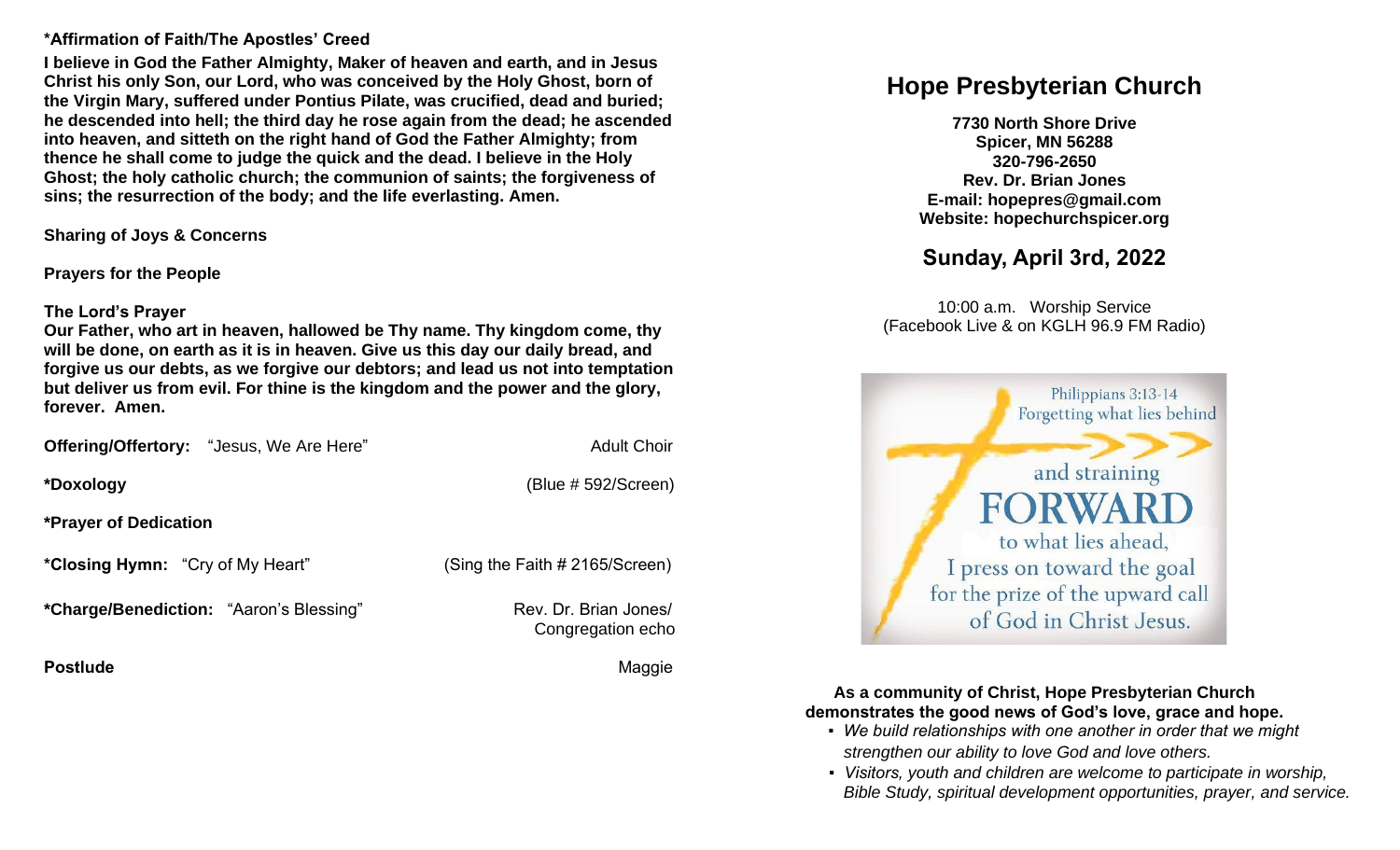*God is here and welcomes you! If you are a visitor and are looking for a church home, be assured you are welcome and needed at Hope Church. We are a people who seek to respond to God's love in Christ and we invite you to join us.*

*Please be advised that our sanctuary worship service is on Facebook Live and also taped for television broadcast, aired on Channel 18 (Windstream Cable) and Channel 181 (Charter Cable) on Sundays (2:30 pm), Tuesdays (11:30 am and 8:30 pm), and Thursdays (8:00 am and 5:00 pm).*

*ATTENDANCE FOLDERS: Please fill out the attendance pad located at the inside end of your pew and pass it down your row. If you are visiting, please mark the visitor column and include your mailing address. Thank You!*

# **\*(Please stand as you are able)**

**Prelude** Maggie Harp

**Welcome** Sue Block, Lay Reader

# **\*Call to Worship**

- One: As people formed by God, we give praise to God:
- **ALL: Dry ground in the sea, rivers in the desert, Christ among us— God is doing a new thing!**
- One: As people restored by God, we give praise to God:
- **ALL: Dry ground in the sea, rivers in the desert, Christ among us— God is doing a new thing!**
- One: As people pressing on in faith, we give praise to God:
- **ALL Dry ground in the sea, rivers in the desert, Christ among us— God is doing a new thing!**

# **\*Opening Prayer**

One: Gracious God, seeker of the lost: draw your children back to your loving embrace, restore us to our inheritance as daughters and sons, and reconcile our hearts to you, so that we may become ambassadors of your reconciling love to all the world. Through Christ, by the power of the Holy Spirit, we pray. **ALL: Amen**

\***Hymn of Praise:** "Sing Praise to God, Who Reigns Above" (Blue # 483/Screen)

# **Prayer of Confession**

**ALL: Purifying God, we grow comfortable with the way things are in our lives, in the church, and in the world. We do not always welcome the new life you** 

**offer in Christ, for you overturn our notions of power and protocol. Sure of our own righteousness, we are critical of others. Wanting to control our assets, we hoard the gifts you give us. Forgive us, we pray, for seeking our gain at the expense of others. Help us bend our lives toward your own life of self-giving and sacrifice. Fill us, our homes and churches, the whole world, with the abundant love of Christ until all are made new. In Christ's name, we pray. Amen.**

### **Assurance of Forgiveness**

#### **\*Passing of the Peace**

(Please share a sign of Christ's peace with one another)

| *Gloria Patri                                                                        | (Blue # 577/Screen) |  |  |  |
|--------------------------------------------------------------------------------------|---------------------|--|--|--|
| Announcements-Minute for Mission by W.O.W. kids                                      |                     |  |  |  |
| <b>Special Music: "Go Down, Moses"</b>                                               | <b>Adult Choir</b>  |  |  |  |
| <b>Children's Sermon</b><br><b>Response: "Lord, Listen to Your Children Praying"</b> | (STF # 2193/Screen) |  |  |  |

#### **Prayer for Illumination**

One: The apostle Paul reminds us that we do not make ourselves righteous. Our righteousness comes through faith in Christ, who has made us his own. Hear the good news! In Jesus Christ we are forgiven. The old life has passed away—and a new life has begun. Forgetting what lies behind, and straining forward to what lies ahead, we press on toward the heavenly call of God in Christ Jesus. **All: Amen.**

**Responsive Reading: Psalm 126** 

**Gospel Reading: John 12:1-8** 

**Epistle Reading: Philippians 3:1-14**

**Sermon: "A New Thing" Rev. Dr. Brian Jones** 

**\*Sermon Hymn:** "More Like You" (STF # 2167/Screen)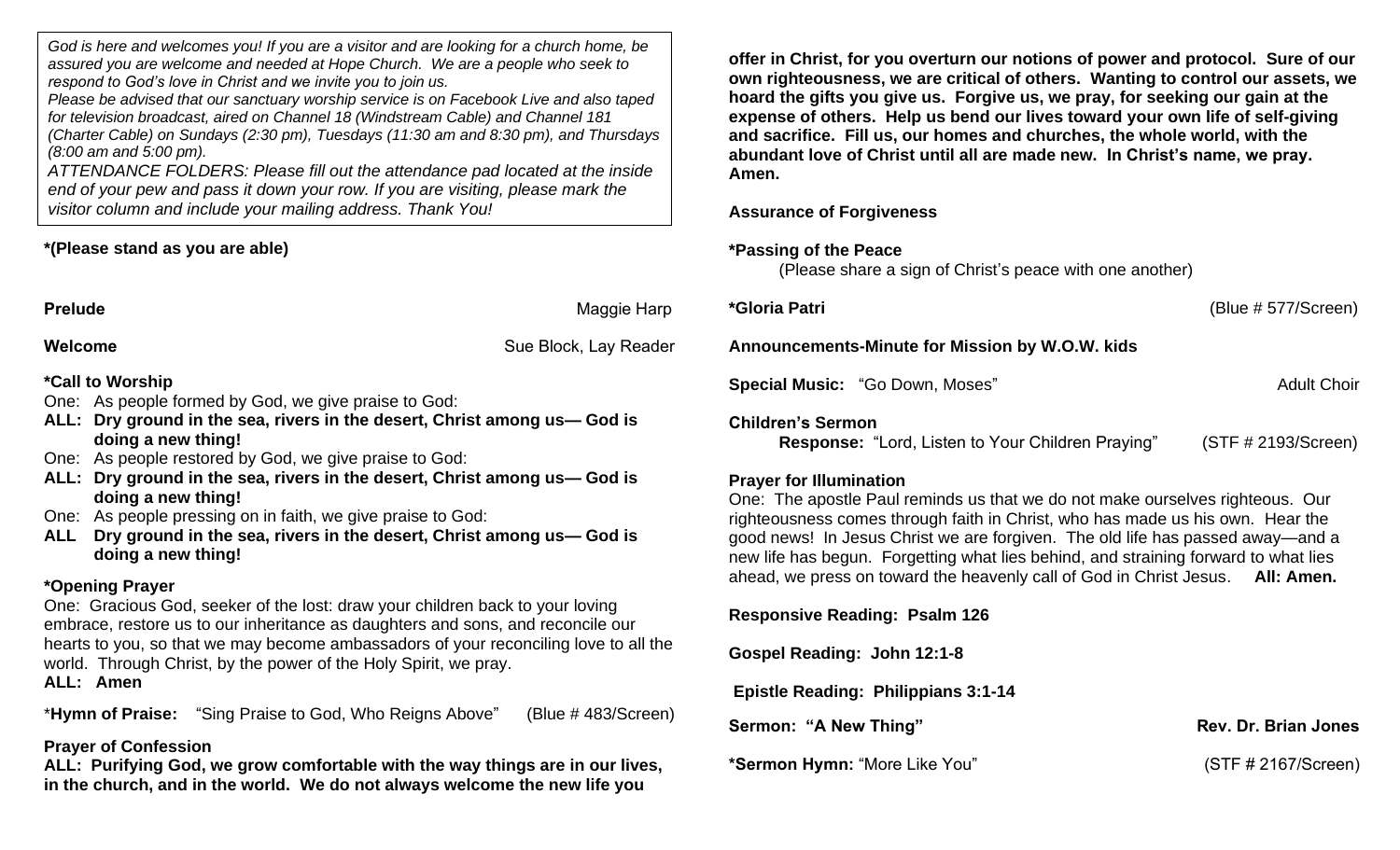#### **COMMUNITY EVENTS**

**Gifts for Presbyterian Disaster Assistance for Ukraine** can be made out to the Presbytery of Minnesota Valleys with DR000156-Ukraine on the memo line and sent to the Presbytery of Minnesota Valleys, PO Box 431, Kerkhoven MN 56252.

# **Donation Fundraiser for West Central Youth for Christ**

Join us for an evening of music with Steve Friedlein! Through music and stories, Steve will share how God has used his life. Please join us at the Salem Covenant Church, 7811 135<sup>th</sup> St. NW, Pennock, MN on Sunday, April 10<sup>th</sup> at 6:00 p.m. You're invited for refreshments following the concert.

### **Prairie Arts Chorale**

Singers of Southwestern MN, invite you to join them for an afternoon of music "Words of Wisdom." The chorale will be featuring selections exploring music over the years that offers advice on career, family, life and love. This light-hearted and diverse collection will be performed in Spicer at Faith Lutheran Church on Sunday, April 24<sup>th</sup> at 4:00 p.m. Tickets are \$10 in advance (free to 18 and under) and can be purchased at Faith Lutheran or Whitney Music. We hope you can join us!

# **HOSPITALITY SERVANTS**

#### **Coffee Servers**

**April 3:** Sherry & Larry Bratsch, Joni & Jeff Lamphere **April 10:** Erica & John Hippen, Jean & Tom Bauer

# **Ushers**

**April 3:** Barry & Sarah Sampson Family **April 10: Open-Please sign up!**

# **WORSHIP ASSISTANTS**

**Lay Readers April 3:** Sue Block **April 10: Open**

#### **Acolytes**

**April 3:** Blake & Shayla Sampson **April 10:** Evelyn Titus

**Sound Operators:** Pete Bratberg, Duane Taatjes, Daryl Taatjes, Stephanie Bents **Video Operators:** Carter Taatjes, Pete Bratberg, Wally Titus, Daryl Taatjes **Screen Operators:** Stephanie Bents, Sherry Bratsch **Radio Operators:** Harold Foreman, Daryl Taatjes

# **HOPE HAPPENINGS!**

# **Presbytery Meeting Volunteers Needed**

Please sign up on the sheet in the Fellowship Hall to volunteer to help with the Presbytery meeting, which will be held here this Tuesday.

# **Sign-Up Sheets**

Please sign up on the sheets in the Fellowship Hall (by the library) to usher, lay read, or acolyte in April and also to donate items for the last Soup & Bread Supper, this Wednesday. Thanks!

# **Sign-Up today to schedule your photo session! Last session next Sunday!**

To sign up for your photo session, please visit the signup website at [https://volunteersignup.org/KTMFQ.](https://volunteersignup.org/KTMFQ) The last session is next Sunday morning, before and after worship. You can also submit a photograph, either via email to [sandywersal@gmail.com\)](mailto:sandywersal@gmail.com) or give it to Sandy Wersal. We would like to have everyone in the directory (members, non-members, summer and regular attendees). We are using a brown background. If you have any questions, or to sign-up if you don't have a computer, please call Stephanie at 320-220-1504.

**\*\*CARE Pantry Challenge for April is…………DISH DETERGENT!!!!** Please place your donations on the table by the mailboxes in the Fellowship Hall.

# **April-May-June Devotional**

Copies of the April-May-June devotional (also in large print) are available on the table in the Narthex, on the table in the library and in the office.

# **Rummage Sale/Bake Sale on Saturday, April 30th**

It's a great time to clean your closets and cupboards and get a box ready to bring for the Rummage Sale on April 30<sup>th</sup>! We will be taking clothes, shoes, books, dishes, knick-knacks, toys-anything you can part with, will be someone else's treasure!!